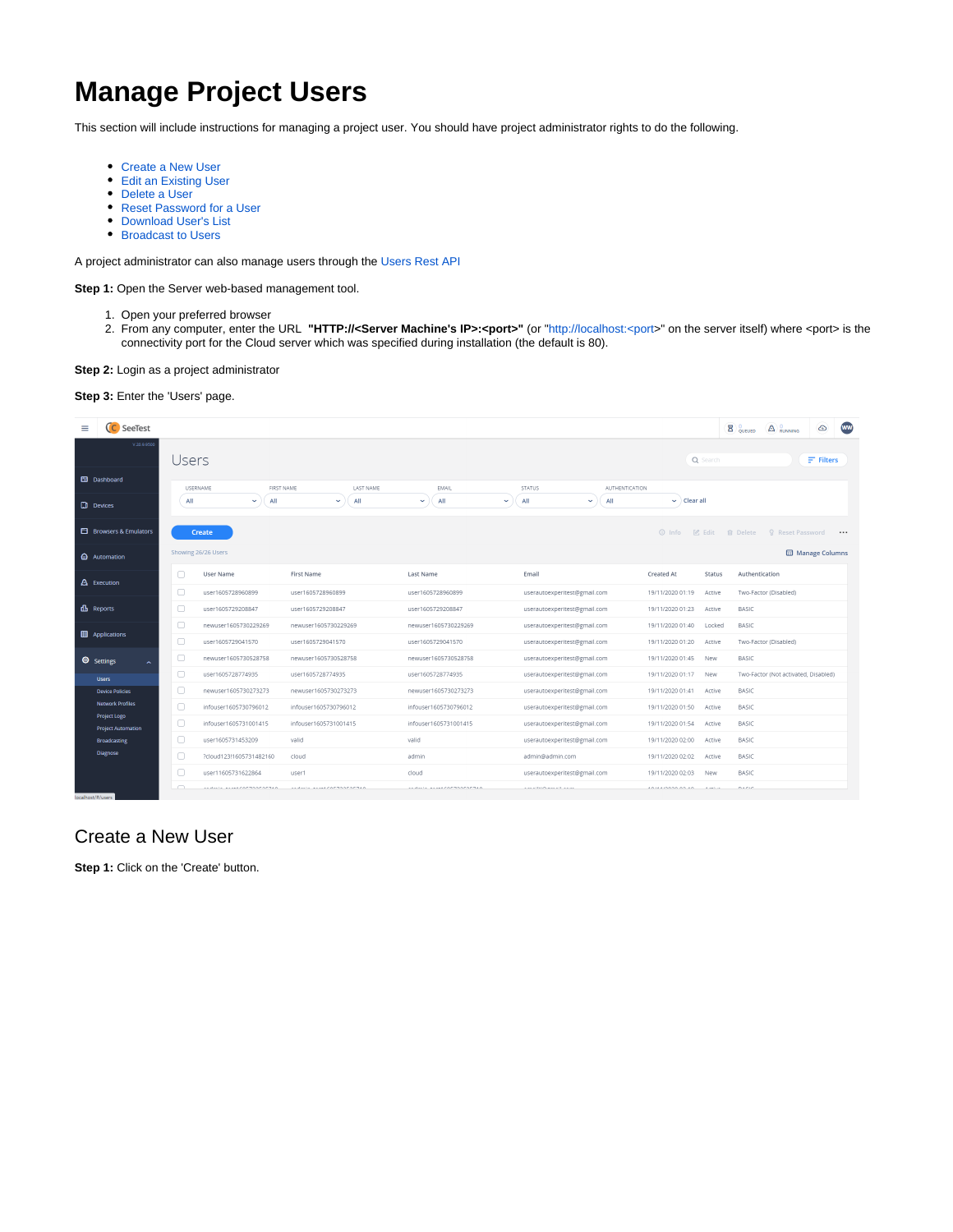|                    | <b>Create User</b> |        |                           |
|--------------------|--------------------|--------|---------------------------|
| Username           |                    |        |                           |
| Tom                |                    |        |                           |
| <b>First Name</b>  |                    |        |                           |
| Tom                |                    |        |                           |
| Last Name          |                    |        |                           |
| Ben                |                    |        |                           |
| Email              |                    |        |                           |
| tom_ben@sample.com |                    |        |                           |
| Role               |                    |        |                           |
| User               |                    |        | $\boldsymbol{\mathrm{v}}$ |
|                    |                    |        |                           |
|                    |                    | Cancel | Create                    |

**Step 2:** Enter the user's Username (that will be identifying this user when accessing the server).

**Step 3:** Enter the user's first & last name.

**Step 4:** Enter the user's Email address.

**Step 5:** Enter the user's Role (User/Project Administrator).

The user will be created and assigned to the project with the selected role.

### **Authentication Type**

There can be also the **Authentication Type** field displayed. Depending on the Cloud configuration it can contain the following options:

- BASIC username + password authentication, always available. The field is not displayed if that's the only enabled choice
- Two Factor username + password and additional confirmation using the mobile application, like Google Authenticator. Please see Clo ud Security 12.4 for more information
- SSO please see [Single Sign-On Integration](https://docs.experitest.com/pages/viewpage.action?pageId=46301369) for more information

# <span id="page-1-0"></span>Edit an Existing User

**Step 1:** Click on the user's line you wish to edit.

**Step 2:** Click on 'Edit'.

**Step 3:** Change the properties you wish to edit.

### <span id="page-1-1"></span>Delete a User

**Step 1:** Click on the user's line you wish to delete.

**Step 2:** A popup window will open - click 'Delete'.

# <span id="page-1-2"></span>Reset Password for a User

**Step 1:** Click on the user's line you wish to edit.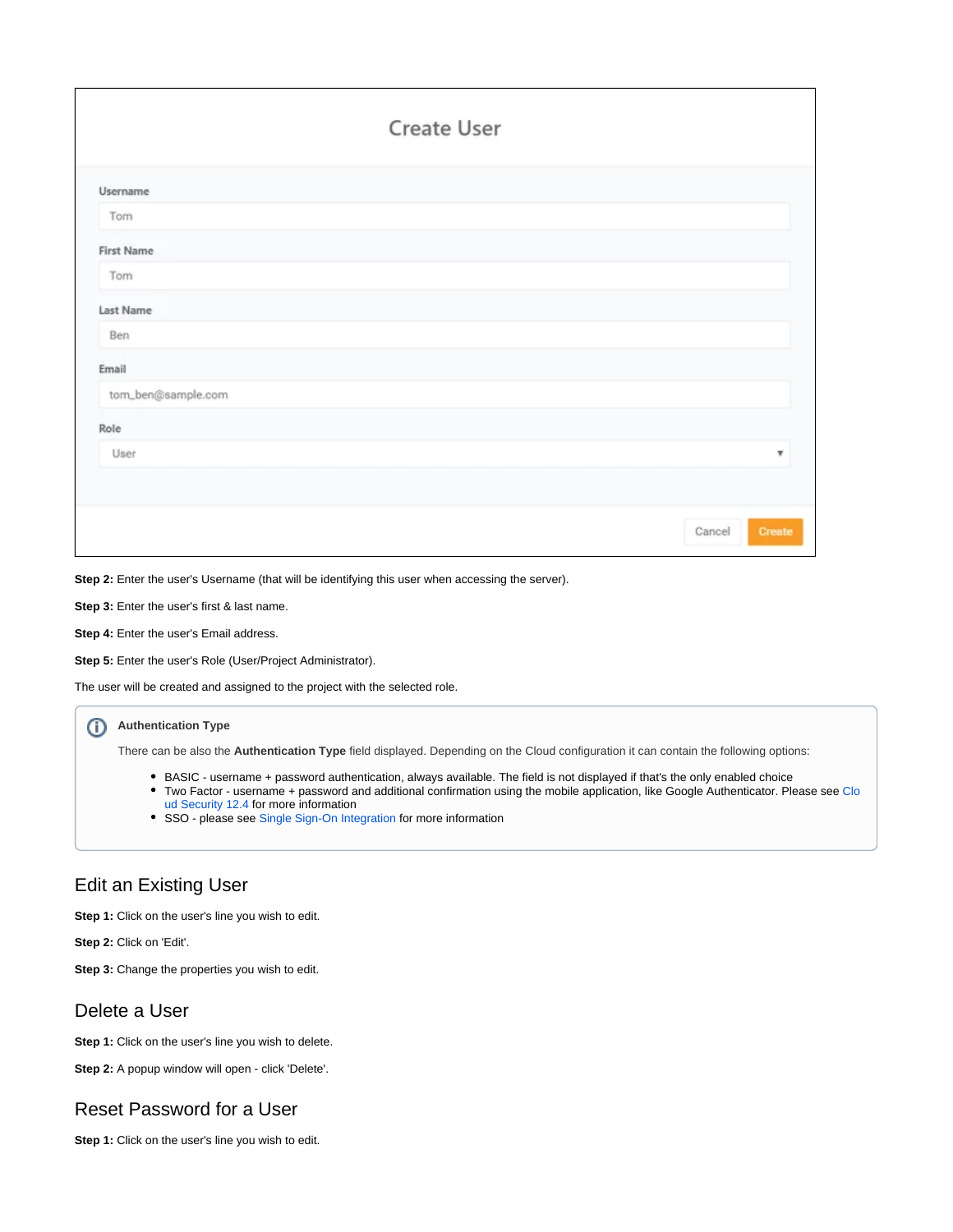#### Step 2: Click on 'Reset Password'.

#### **Step 3:** A popup window will open - click 'Reset'.

### **Changing Password**

Changing the password of the user will reset the user access key and close all user's active sessions.

An email containing the new temporary password will be sent to the user.

# <span id="page-2-0"></span>Download User's List

### **Step 1:** Click on the three dots on the right side of the page.

#### Step 2: Click 'Download user list'.

|                  | C SeeTest                                        |        |                               |                        |                            |                                        |                                                    | <b>WW</b><br>$\overline{B}$ QUEUED<br>$\circ$<br>$\bigcirc$ $\bigcirc$ $\circ$ RUNNING |
|------------------|--------------------------------------------------|--------|-------------------------------|------------------------|----------------------------|----------------------------------------|----------------------------------------------------|----------------------------------------------------------------------------------------|
|                  | V.20.9.9500                                      | Users  |                               |                        |                            |                                        | Q Search                                           | $F$ Filters                                                                            |
|                  | Ed Dashboard                                     |        | FIRST NAME<br><b>USERNAME</b> | LAST NAME              | <b>EMAIL</b>               | <b>STATUS</b><br><b>AUTHENTICATION</b> |                                                    |                                                                                        |
| <b>D</b> Devices |                                                  | All    | All<br>$\sim$                 | All<br>$\checkmark$    | All<br>v.<br>$\checkmark$  | All<br>All<br>$\checkmark$             | $\vee$ Clear all                                   |                                                                                        |
|                  | <b>El</b> Browsers & Emulators                   |        | <b>Create</b>                 |                        |                            |                                        | $①$ Info<br>$\varnothing$ Edit                     | <b>fil</b> Delete 9 Reset Password •••                                                 |
|                  | Automation                                       |        | Showing 26/26 Users           |                        |                            |                                        |                                                    | <sup>21</sup> Configure LDAP<br><b>● SAML Integration</b>                              |
|                  | A Execution                                      | п      | User Name                     | <b>First Name</b>      | Last Name                  | Email                                  | Created At<br>Status                               | <b>A</b> Download user list<br>Au                                                      |
|                  |                                                  | 0      | user1605728960899             | user1605728960899      | user1605728960899          | userautoexperitest@gmail.com           | 19/11/2020 01:19<br>Active                         | 8 Two Factor Authentication<br>Tw                                                      |
| db Reports       |                                                  | Ω      | user1605729208847             | user1605729208847      | user1605729208847          | userautoexperitest@gmail.com           | 19/11/2020 01:23<br>Active                         | BASIC                                                                                  |
|                  | Applications                                     | 0      | newuser1605730229269          | newuser1605730229269   | newuser1605730229269       | userautoexperitest@gmail.com           | 19/11/2020 01:40<br>Locked                         | BASIC                                                                                  |
|                  |                                                  | Ω      | user1605729041570             | user1605729041570      | user1605729041570          | userautoexperitest@gmail.com           | 19/11/2020 01:20<br>Active                         | Two-Factor (Disabled)                                                                  |
| Settings         |                                                  | Ω      | newuser1605730528758          | newuser1605730528758   | newuser1605730528758       | userautoexperitest@gmail.com           | 19/11/2020 01:45<br>New                            | <b>BASIC</b>                                                                           |
|                  | <b>Users</b>                                     | 0      | user1605728774935             | user1605728774935      | user1605728774935          | userautoexperitest@gmail.com           | 19/11/2020 01:17<br>New                            | Two-Factor (Not activated, Disabled)                                                   |
|                  | <b>Device Policies</b>                           | 0      | newuser1605730273273          | newuser1605730273273   | newuser1605730273273       | userautoexperitest@gmail.com           | 19/11/2020 01:41<br>Active                         | <b>BASIC</b>                                                                           |
|                  | <b>Network Profiles</b>                          | 0      | infouser1605730796012         | infouser1605730796012  | infouser1605730796012      | userautoexperitest@gmail.com           | 19/11/2020 01:50<br>Active                         | <b>BASIC</b>                                                                           |
|                  | <b>Project Logo</b><br><b>Project Automation</b> | $\Box$ | infouser1605731001415         | infouser1605731001415  | infouser1605731001415      | userautoexperitest@gmail.com           | 19/11/2020 01:54<br>Active                         | BASIC                                                                                  |
|                  | <b>Broadcasting</b>                              | 0      | user1605731453209             | valid                  | valid                      | userautoexperitest@gmail.com           | 19/11/2020 02:00<br>Active                         | BASIC                                                                                  |
|                  | Diagnose                                         | Π      | ?cloud123!1605731482160       | cloud                  | admin                      | admin@admin.com                        | 19/11/2020 02:02<br>Active                         | <b>BASIC</b>                                                                           |
|                  |                                                  | o      | user11605731622864            | user1                  | cloud                      | userautoexperitest@gmail.com           | 19/11/2020 02:03<br>New                            | <b>BASIC</b>                                                                           |
|                  |                                                  | $\Box$ | ALLALL ALASSOFTSSESERIA       | sadala acastronmonenso | Andrein Annat Commonwemen. | AMAIN/OWNAILAAM                        | $A \wedge B A$ . As $A \wedge B$ . As $A \wedge B$ | DACK <sup>1</sup>                                                                      |

A CSV file will be downloaded which will have the list of users assigned to the project.

### <span id="page-2-1"></span>Broadcast to Users

Project administrators can send a notification to a user by an email message, for all users or to a single user.

**Step 1:** Login as a project administrator.

**Step 2:** Navigate to 'Settings' on the side menu -> Broadcasting.

**Step 3**: Choose who you wish to send the notification to:

- All project users (Project admin can see only his project).
- Specific users: Select the users you wish to notify (Project admin can see only his project users).

**Step 4: Fill in the subject and message.** 

**Step 5**: Click 'Send Message'.